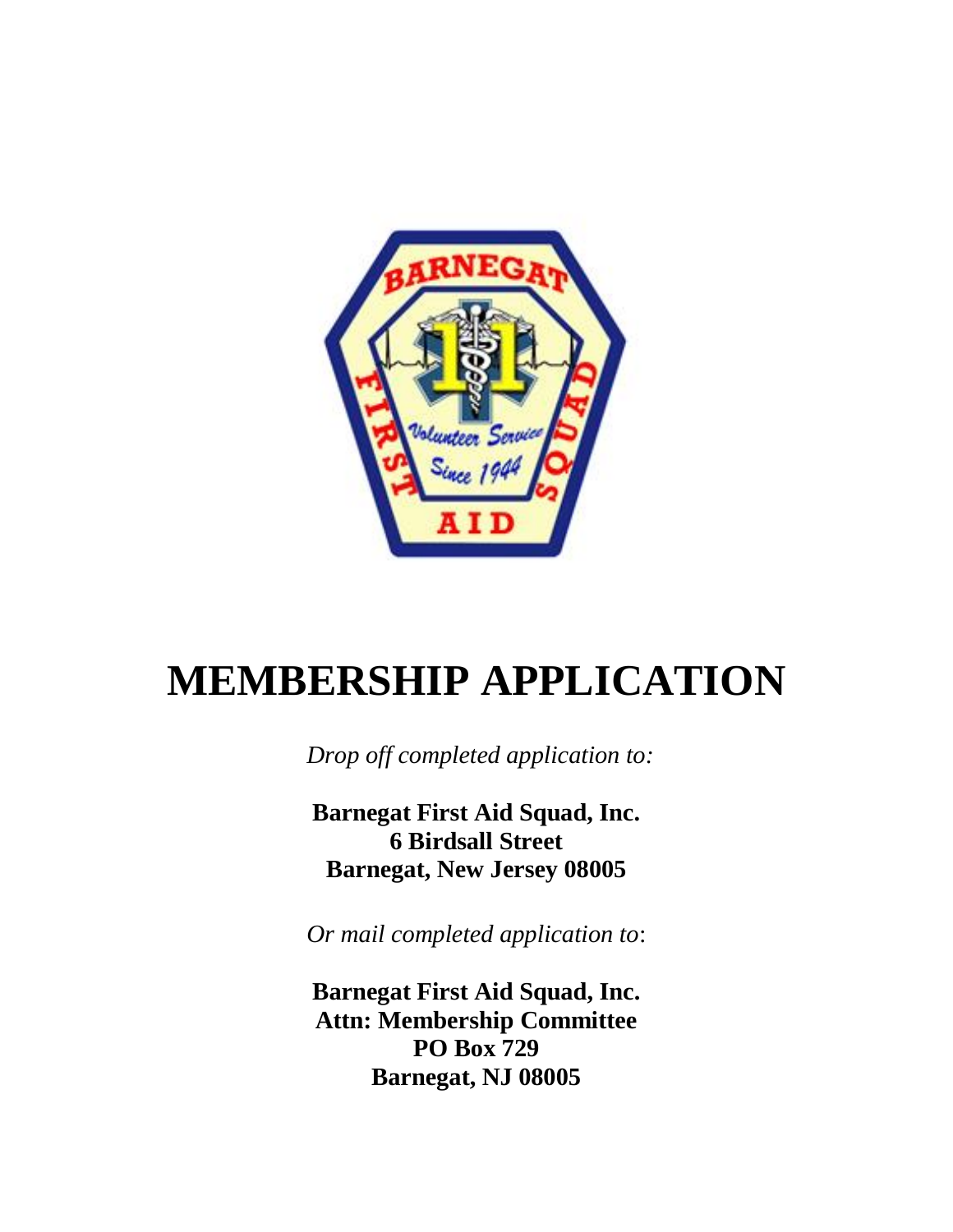## **SUMMARY**

*Before turning in your application, please make sure that all of the following is completed and/or included:* 

- $\triangleright$  All pages of the Application are filled out in its entirety
- $\triangleright$  Attach copy(ies) of all certification(s) (if applicable)
- $\triangleright$  Copy of Driver's License (photo must be identifiable)
- Completed Physician's Release Form
- Statement of Understanding Signed

*Any questions on the application please call (609) 698-7868.*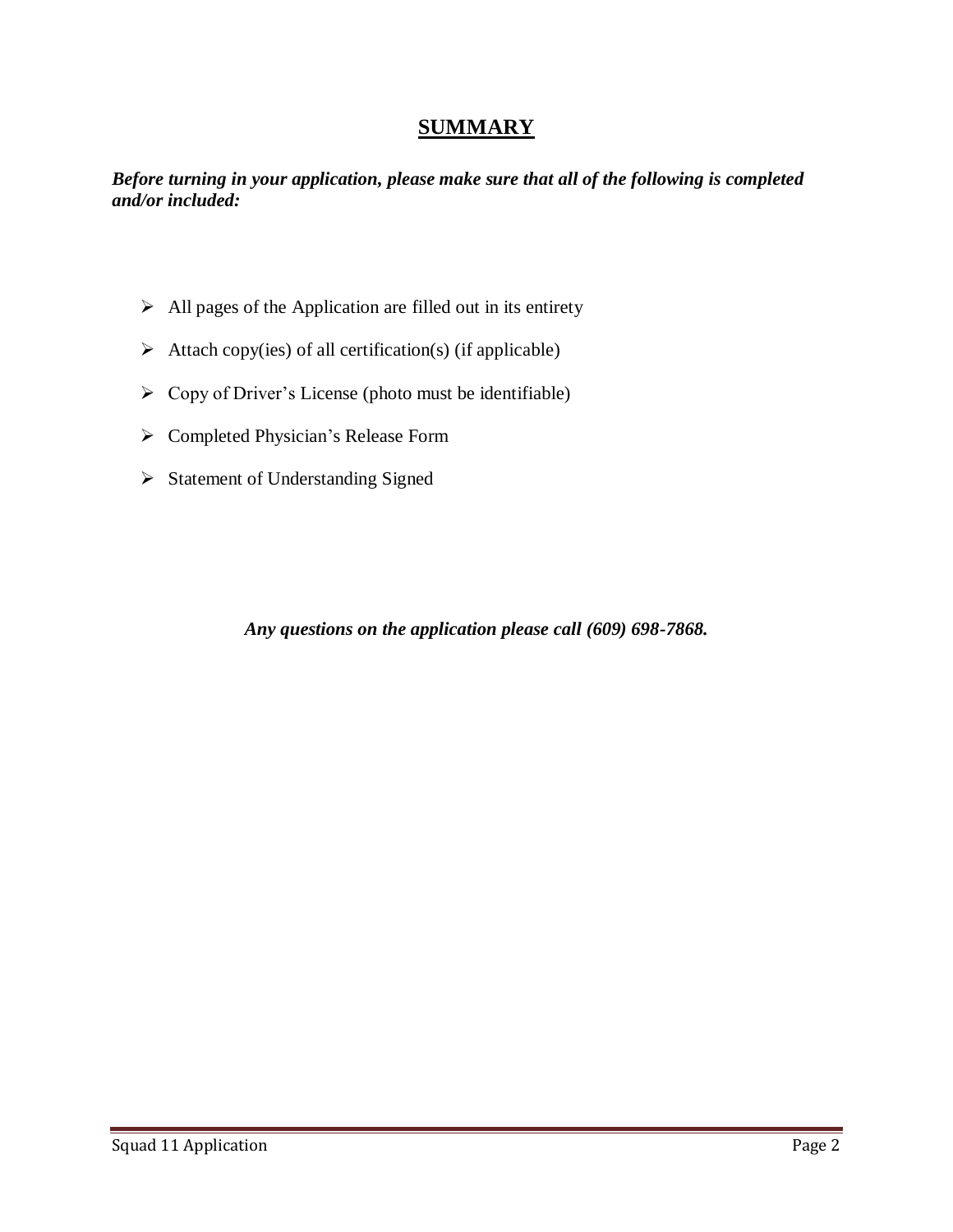# **PERSONAL INFORMATION**

| <b>FIRST NAME</b>                                       | <b>MIDDLE</b>                                                 |                   | <b>LAST NAME</b>       |
|---------------------------------------------------------|---------------------------------------------------------------|-------------------|------------------------|
| <b>STREET ADDRESS</b>                                   |                                                               |                   |                        |
| <b>CITY</b>                                             |                                                               | <b>STATE</b>      | <b>ZIP CODE</b>        |
| <b>SOCIAL SECURITY #</b>                                |                                                               |                   | D.O.B. (MM/DD/YYYY)    |
| <b>HOME PHONE NUMBER</b>                                |                                                               | <b>CELL PHONE</b> |                        |
| <b>NEW JERSEY DRIVER'S LICENSE #</b>                    |                                                               |                   | <b>EXPIRATION DATE</b> |
| <b>E-MAIL ADDRESS</b>                                   |                                                               |                   |                        |
|                                                         | <b>EMERGENCY CONTACT INFORMATION</b>                          |                   |                        |
| <b>NAME</b>                                             | <b>RELATIONSHIP</b>                                           |                   | <b>PHONE</b>           |
|                                                         | <b>EMPLOYMENT</b>                                             |                   |                        |
| PRESENT [OR MOST RECENT EMPLOYER (if unemployed)] PHONE |                                                               |                   |                        |
| <b>SUPERVISOR'S NAME</b>                                |                                                               | <b>TITLE</b>      |                        |
|                                                         | <b>REFERENCES</b><br>(Must be someone you do not reside with) |                   |                        |
| <b>NAME AND RELATIONSHIP</b>                            |                                                               | <b>PHONE</b>      |                        |
| <b>NAME AND RELATIONSHIP</b>                            |                                                               | <b>PHONE</b>      |                        |
| <b>NAME AND RELATIONSHIP</b>                            |                                                               | <b>PHONE</b>      |                        |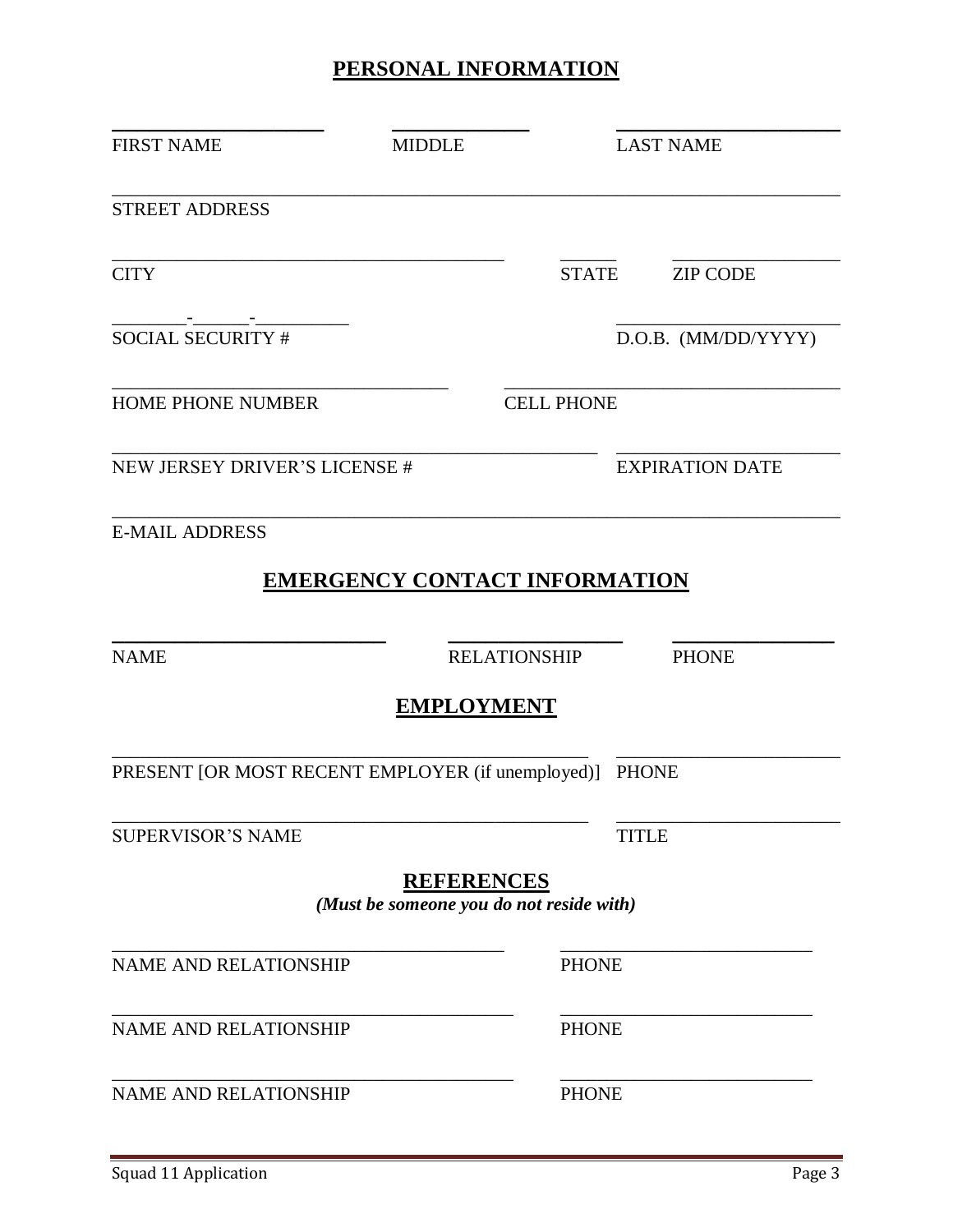## **CURRENT CERTIFICATIONS**

*(Fill in all applicable spaces)*

#### *CPR CERTIFICATION* **(***Circle the Certification You Possess, if applicable)*

AHA HEALTHCARE PROVIDER RED CROSS PROFFESIONAL RESCUER

NATIONAL SAFETY COUNCIL

#### \_\_\_\_\_\_\_\_\_\_\_\_\_\_\_\_\_\_\_\_\_\_\_\_\_\_\_\_\_\_\_\_\_\_ CERTIFICATION EXPIRATION DATE

 *EMERGENCY MEDICAL TECHNICIAN CERTIFICATION (Check the Highest Certification You Possess, if applicable)*

| $\Box$ EMT-BASIC (NJ-EMT) | $\Box$ EMT-INTERMEDIATE (AEMT) | $\Box$ PARAMEDIC |
|---------------------------|--------------------------------|------------------|
|---------------------------|--------------------------------|------------------|

\_\_\_\_\_\_\_\_\_\_\_\_\_\_\_\_\_\_\_\_\_\_\_\_\_\_\_\_\_\_\_\_\_\_\_\_ \_\_\_\_\_\_\_\_\_\_\_\_\_\_\_\_\_\_\_\_\_\_\_\_\_\_\_\_\_\_\_\_\_\_\_\_

NEW JERSEY STATE NUMBER EXPIRATION DATE

\_\_\_\_\_\_\_\_\_\_\_\_\_\_\_\_\_\_\_\_\_\_\_\_\_\_\_\_\_\_\_\_\_\_\_\_ \_\_\_\_\_\_\_\_\_\_\_\_\_\_\_\_\_\_\_\_\_\_\_\_\_\_\_\_\_\_\_\_\_\_\_\_ NATIONAL REGISTRY NUMBER EXPIRATION DATE

 *ADDITIONAL BLS / ALS CERTIFICATIONS (Check all that apply)*

| PHTLS       | CEVO/EVOC                   |
|-------------|-----------------------------|
| ACL S       | WEAPONS OF MASS DESTRUCTION |
| <b>PEPP</b> | <b>HAZMAT AWARENESS</b>     |
| <b>PATS</b> | <b>EMT INSTRUCTOR</b>       |
| <b>RTLS</b> | <b>OTHER</b>                |
| ATL S       |                             |

# **Please provide copies of all certifications with application.**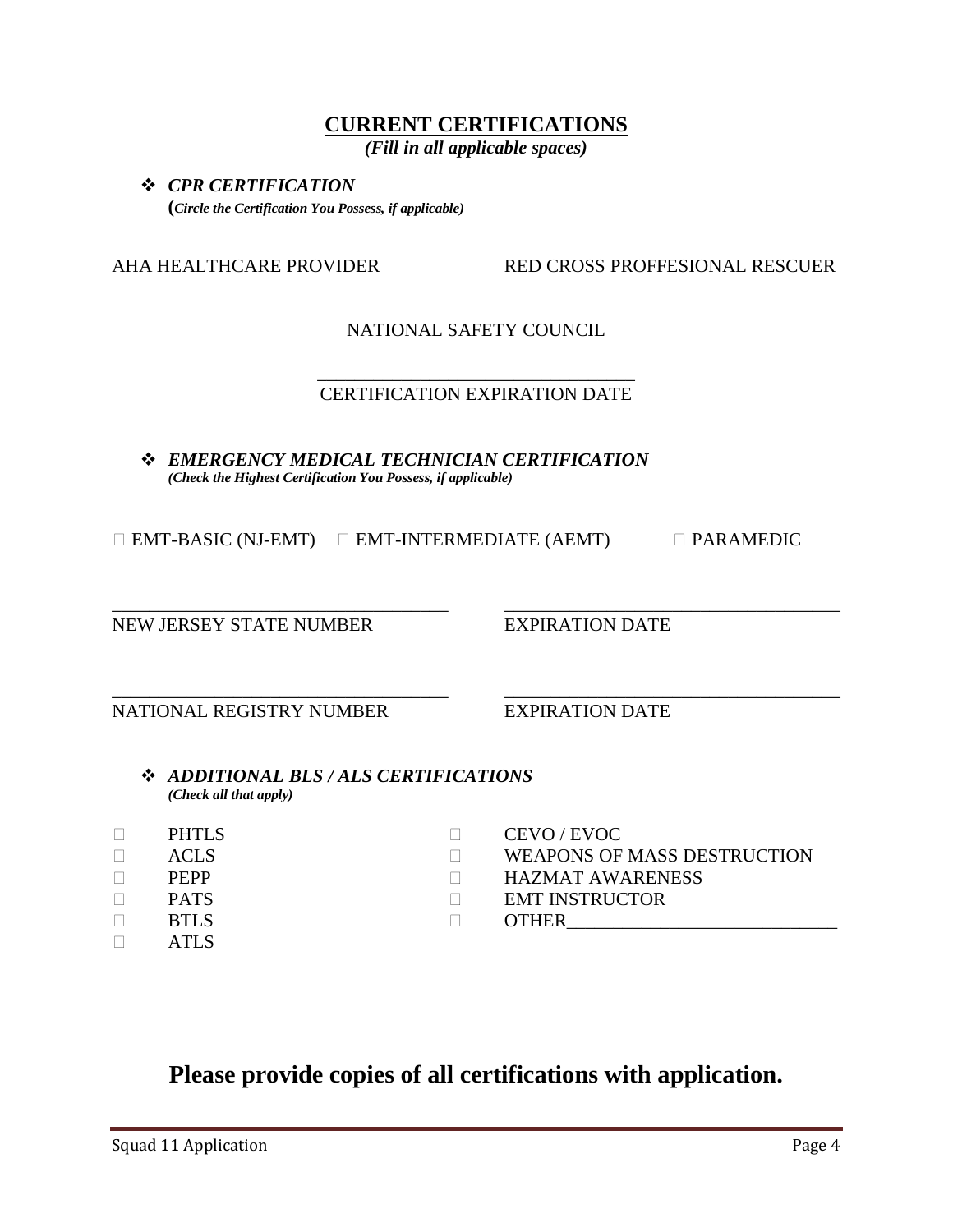### **SCREENING QUESTIONS**

(Failure to answer these questions truthfully will result in your application being denied.)

❖ HAS YOUR DRIVER'S LICENCE EVER BEEN SUSPENDED IN THIS OR ANY STATE? **YES** N<sub>O</sub>

❖ HAVE YOU BEEN CONVICTED OF A CRIME? NO **YES** 

❖ DO YOU HAVE HEALTH OR PHYSICAL LIMITATION? **YES** NO

If you answered YES to any of the above questions, please provide an explanation below.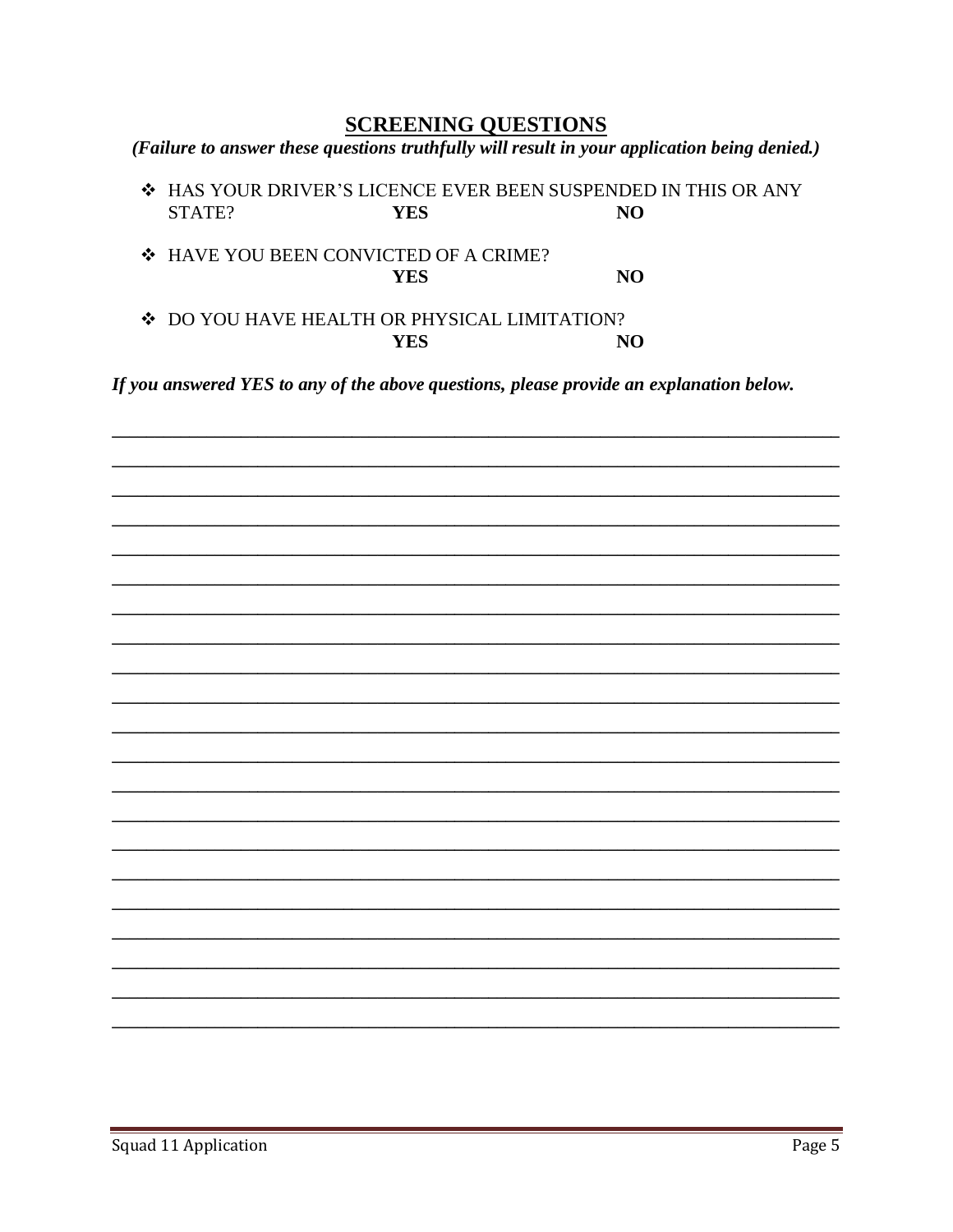# **MOTOR VEHICLE ABSTRACT**

All applicants of driving age must sign the attached form granting the Barnegat First Aid Squad, Inc. permission to request and receive a copy of your certified driver's abstract from the Motor Vehicle Commission.

# **BACKGROUND CHECK/FINGER PRINTING**

All applicants must submit to a background check and finger printing with the Barnegat Township Police Department. After you return your application, the Barnegat First Aid Squad, Inc. will submit your application to Barnegat Township for a complete background investigation. The Police Department will contact you to schedule your finger printing appointment.

## **STATEMENT OF UNDERSTANDING**

**I understand that my application is complete only after I have provided all requested documentation and evidence of a physical examination, driver's abstract, and been finger printed. I accept that I am required to maintain my CPR certification. Additionally, I understand that it is encouraged that if I am not already a certified Emergency Medical Technician, I attend the next regularly scheduled training session. If my application is accepted, I will be considered a Probationary Member for a minimum period of six (6) months. I will make myself available to perform EMS duties monthly (20 hours/month) and to help develop and maintain harmonious working relationships with all members of the healthcare delivery team. The information I have provided on this application is true and correct to the best of my knowledge. If accepted, I agree to abide by the rules and regulations of the organization; the by-laws; standard operating guidelines; and instructions from the Officer(s) in charge.** 

**\_\_\_\_\_\_\_\_\_\_\_\_\_\_\_\_\_\_\_\_\_\_\_\_\_\_\_\_\_\_\_\_\_\_\_\_\_\_\_\_\_\_\_\_\_\_\_ \_\_\_\_\_\_\_\_\_\_\_\_\_\_\_\_\_\_\_\_\_\_ APPLICANT'S SIGNATURE DATE**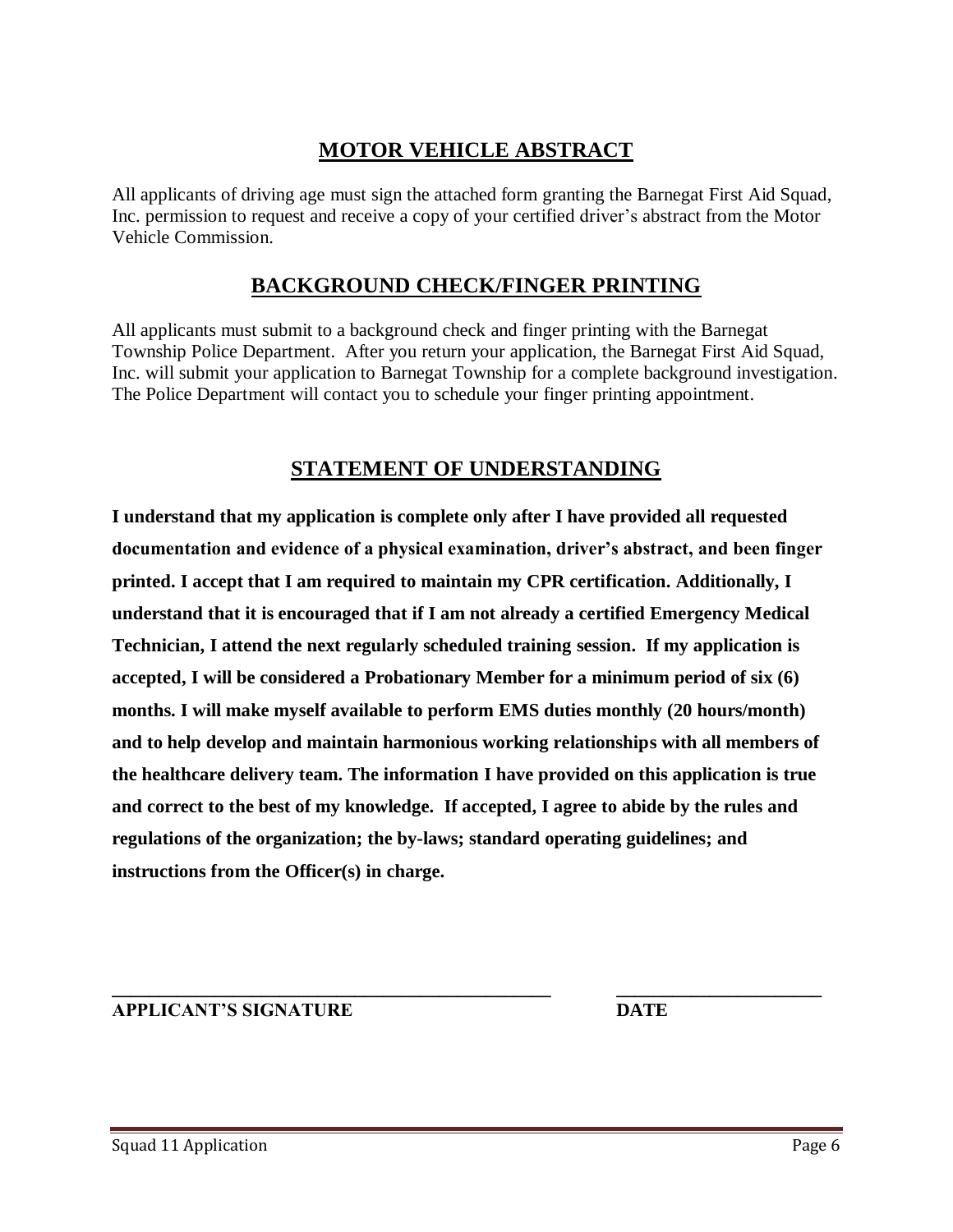# **PHYSICIAN'S RELEASE**

| <b>Applicant's Name</b>           |                                                                                |
|-----------------------------------|--------------------------------------------------------------------------------|
| <b>Examination Date</b>           |                                                                                |
| <b>Physician's Name</b>           | <b>Office Phone Number</b>                                                     |
| <b>Physician's Office Address</b> | City, State, Zip                                                               |
|                                   | (Physician's Name) hereby                                                      |
|                                   | certify that I am a licensed physician and have examined this applicant. I     |
|                                   | hereby certify that this patient is in good health and able to perform his/her |
|                                   | duties as a member of the pre-hospital care team without limitations, which    |
| includes lifting heavy objects.   |                                                                                |

**PHYSICIAN'S SIGNATURE DATE** 

**\_\_\_\_\_\_\_\_\_\_\_\_\_\_\_\_\_\_\_\_\_\_\_\_\_\_\_\_\_\_\_\_\_\_\_\_\_\_\_\_\_\_\_\_\_\_\_ \_\_\_\_\_\_\_\_\_\_\_\_\_\_\_\_\_\_\_\_\_\_\_\_** 

*Forms that do not contain a physician's signature will not be accepted.*

**ATTENTION APPLICATION: Please return this completed form with your application packet to:**

> **BARNEGAT FIRST AID SQUAD, INC. 6 Birdsall Street Barnegat, New Jersey 08005**